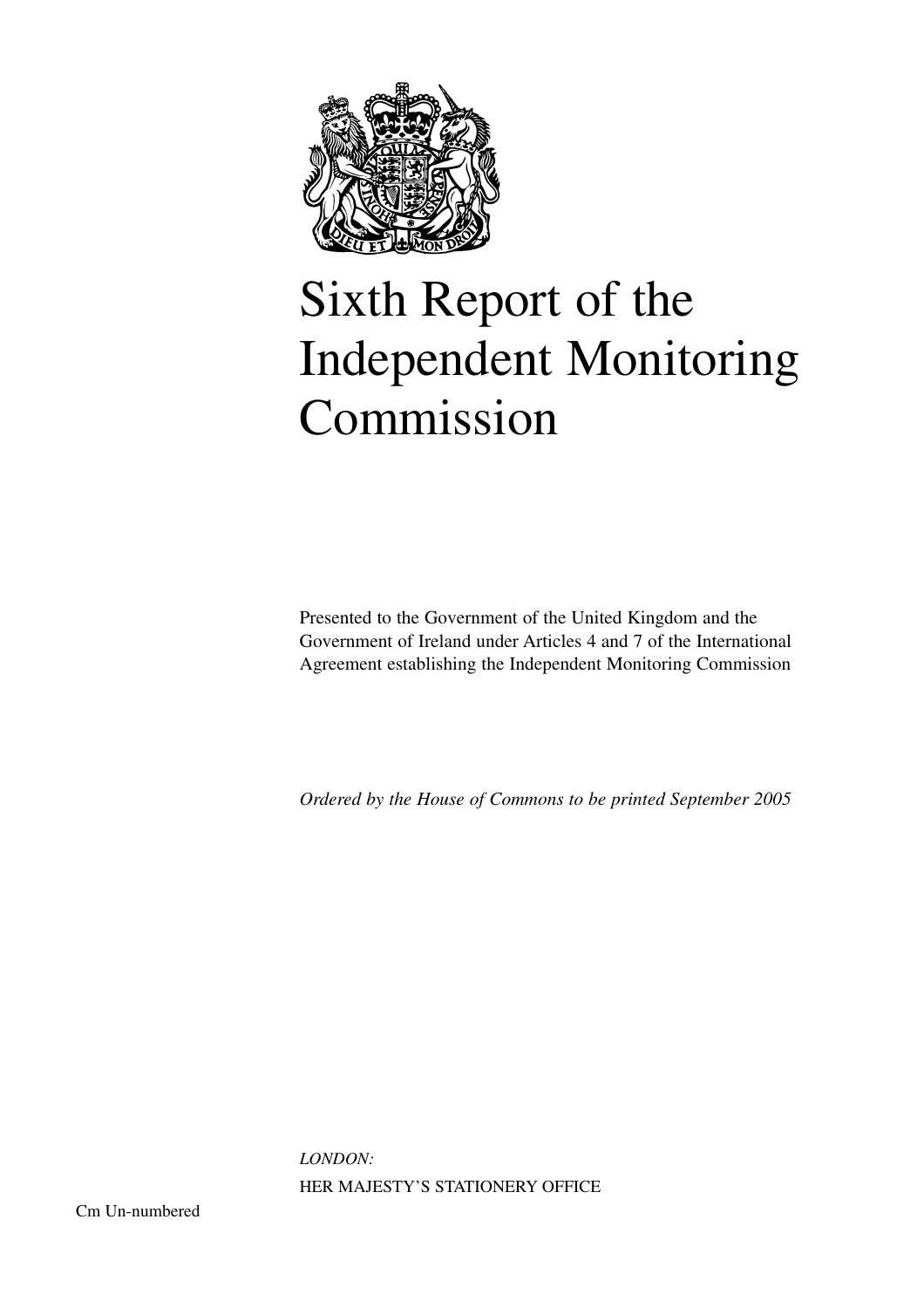#### **© Parliamentary Copyright 2005**

The text in this document (excluding the Royal Arms and departmental logos) may be reproduced free of charge in any format or medium providing that it is reproduced accurately and not used in a misleading context. The material must be acknowledged as Parliamentary copyright and the title of the document specified.

Any enquiries relating to the copyright in this document should be addressed to The Licensing Division, HMSO, St. Clements House, 2-16 Colegate, Norwich, NR3 1BQ. Fax: 01603 723000 or email: licensing@cabinet-office.x.gsi.gov.uk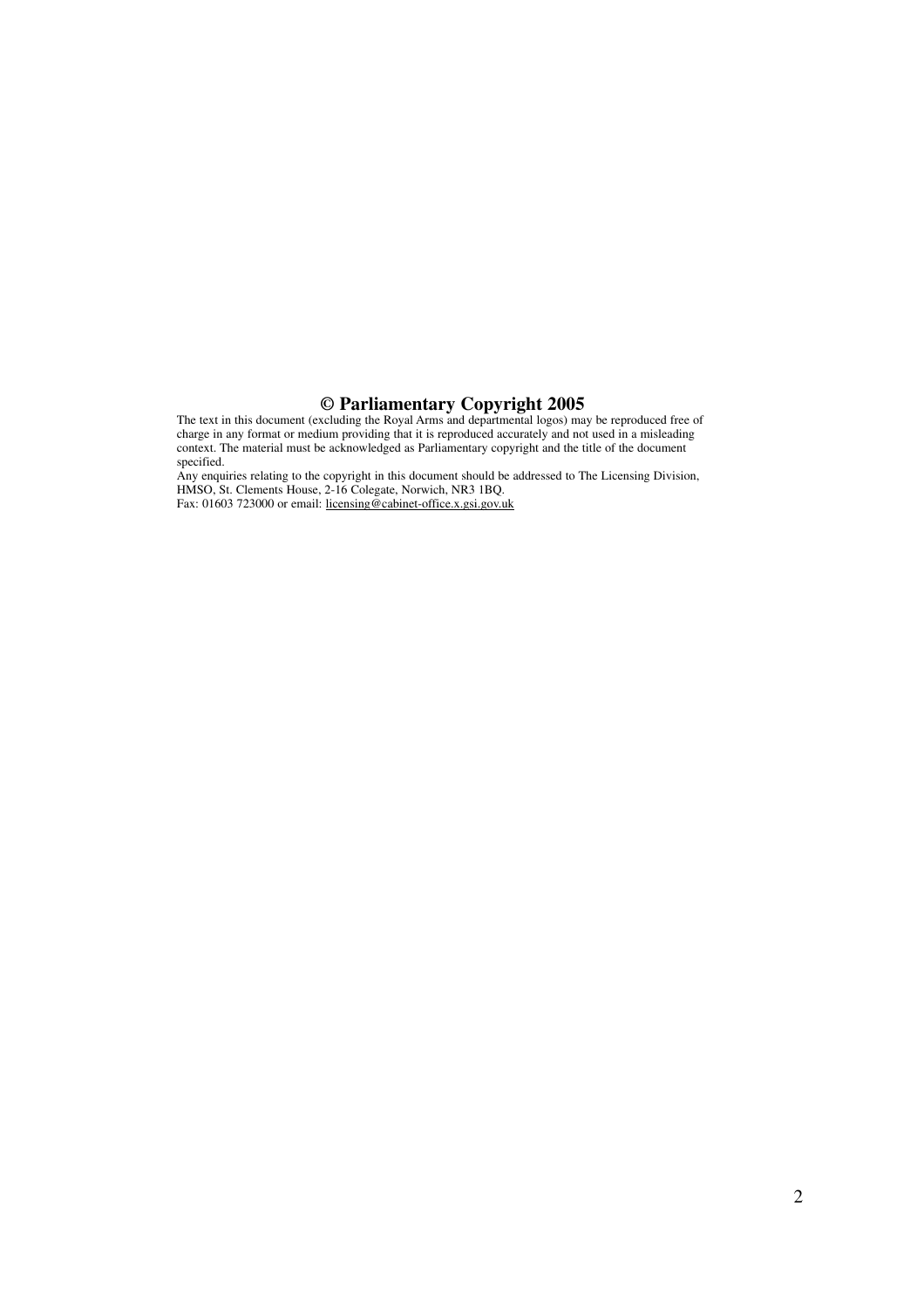#### **INTRODUCTION**

- 1. We submit this report on the violent feud between the Ulster Volunteer Force (UVF) and the Loyalist Volunteer Force (LVF) under the powers available to us in Articles 4 and 7 of the International Agreement establishing the Independent Monitoring Commission. Article 4(c) enables us to submit reports to the British and Irish Governments on an ad hoc basis if we see fit to do so. This is the second occasion on which we have presented such an ad hoc report<sup>1</sup>.
- 2. We believe that this report is justified because of the very serious escalation of the violent feud between the UVF and LVF, especially since the beginning of June 2005. Since 1 July, for example, it has led to four murders and numerous other violent incidents, as we describe in more detail below. This report is confined to the feud between these two organisations. We do not deal here with the dreadful sectarian attacks over this time nor with the wider loyalist picture, and we will address these and all the activities of paramilitary groups over the six-month period from March 2005, and issues to which they give rise, in our next full report which we are due to present in October. That will be our first full Article 4 report since the PIRA statement of 28 July.
- 3. As hitherto, we have sought information from as wide a range of sources as possible and have taken account of public comments. This includes what we have been told by political parties and the document "Unionist Paramilitary Attacks" which Sinn Féin issued in August. This violent feud differs from many other paramilitary activities in that there is no significant dispute about either the facts or the identity of the paramilitary groups responsible. The issue is the nature and extent of the violence and of the threats, and their impact on people, particularly in Belfast. All of these are things which fall squarely in our remit, and in this report we aim to provide information on a particularly vicious and nasty manifestation of paramilitary activity.

<sup>1</sup> Our first ad hoc report was on the robbery at the headquarters of the Northern Bank in Belfast in December 2004 and some associated robberies. The two Governments published it as our Fourth Report on 10 February 2005.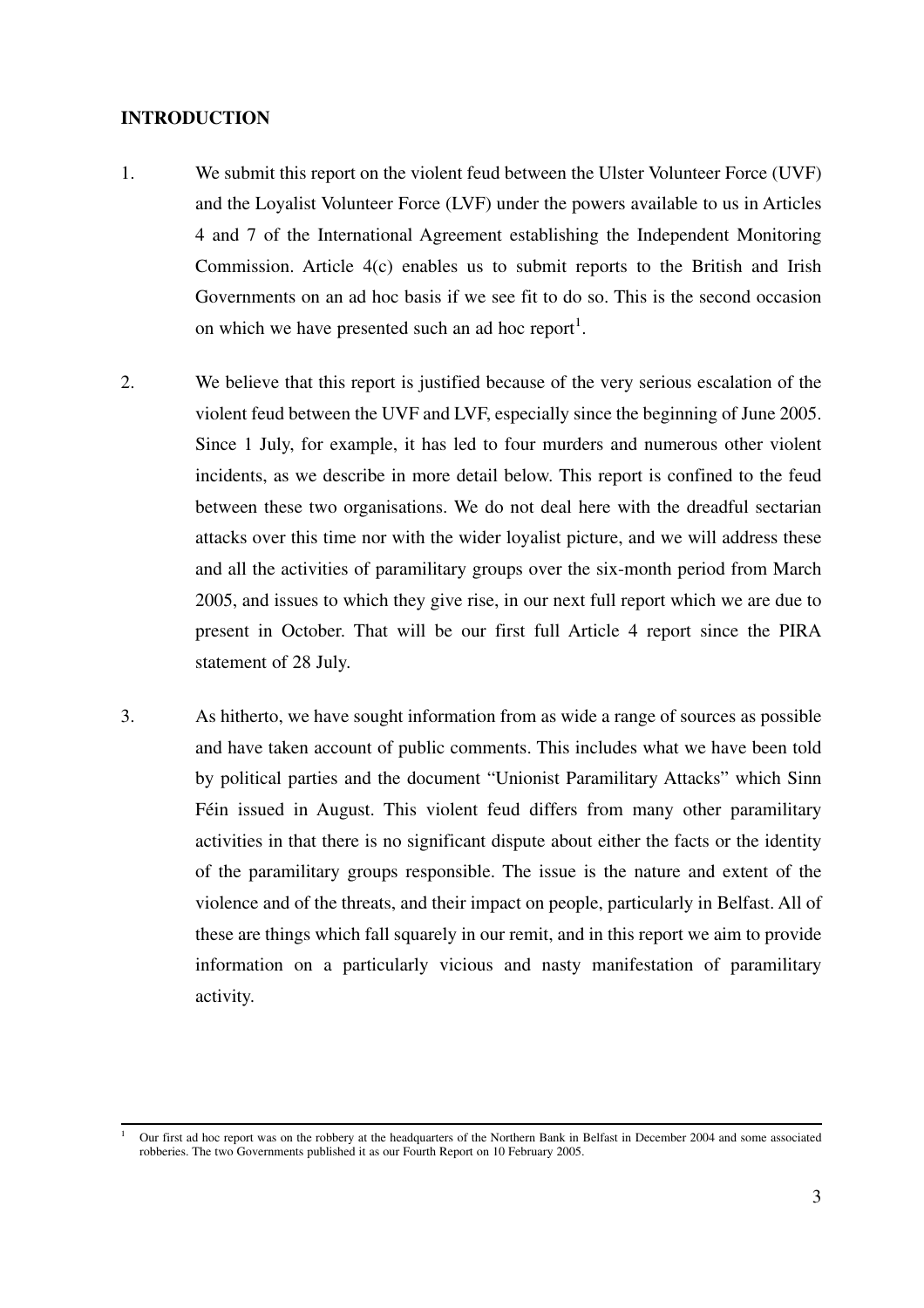#### **BACKGROUND**

- 4. We have consistently given an account of both the UVF and LVF in all our full Article 4 reports on paramilitary activity.
- 5. The UVF is closely linked to the much smaller Red Hand Commando (RHC). Both have on occasions undertaken vicious sectarian attacks. We have described the UVF as an organisation with a centralised structure, generally coherent decision making and a relatively strong control over its members. We drew attention in our report published in November 2004 to the fact that UVF leaders had restated their commitment to the loyalist ceasefire of 1994. The Combined Loyalist Military Command ceasefire statement expressed "abject and true remorse" for the victims of the previous twenty years. Nevertheless, the UVF has not decommissioned weapons, has suspended its contact with the IICD and in the past two years has been involved in murders, shootings, assaults and in organised and other crime. In all our reports we have described the UVF as a ruthless organisation and as one which would be prepared to engage in greater violence if it judged that to be in its interests.
- 6. The  $LVF$  was founded in 1996 by members expelled from the  $UVF<sup>2</sup>$ . It declared a ceasefire in 1998 and handed over some weapons to the Independent International Commission on Decommissioning but despite this has been involved in murders, shootings, assaults and other crime since that time. It has focused most of its activity on organised crime, particularly drugs. We have noted consistently that with the very clear exception of organised crime the LVF has remained less active than it used to be. We said in April of this year, as we had six months before, that it appeared to have no inclination to return to significant levels of violence but that it retained the capacity to do so should its intentions change.
- 7. Feuding between the UVF and LVF goes back to the foundation of the LVF. Since then there has been a history of bad blood and of personal and organisational hatred which has flared into violence from time to time. The phases in the feud have sometimes appeared to merge so that it can be difficult to distinguish one from another. But over the whole period it has resulted in at least  $10 \text{ murders}^3$  as well as

 $\frac{2}{3}$  The death of founding member Billy Wright is now the subject of one of a number of public inquiries.<br>3 Other murders are associated with these organisations. We do not include them because they are not the resul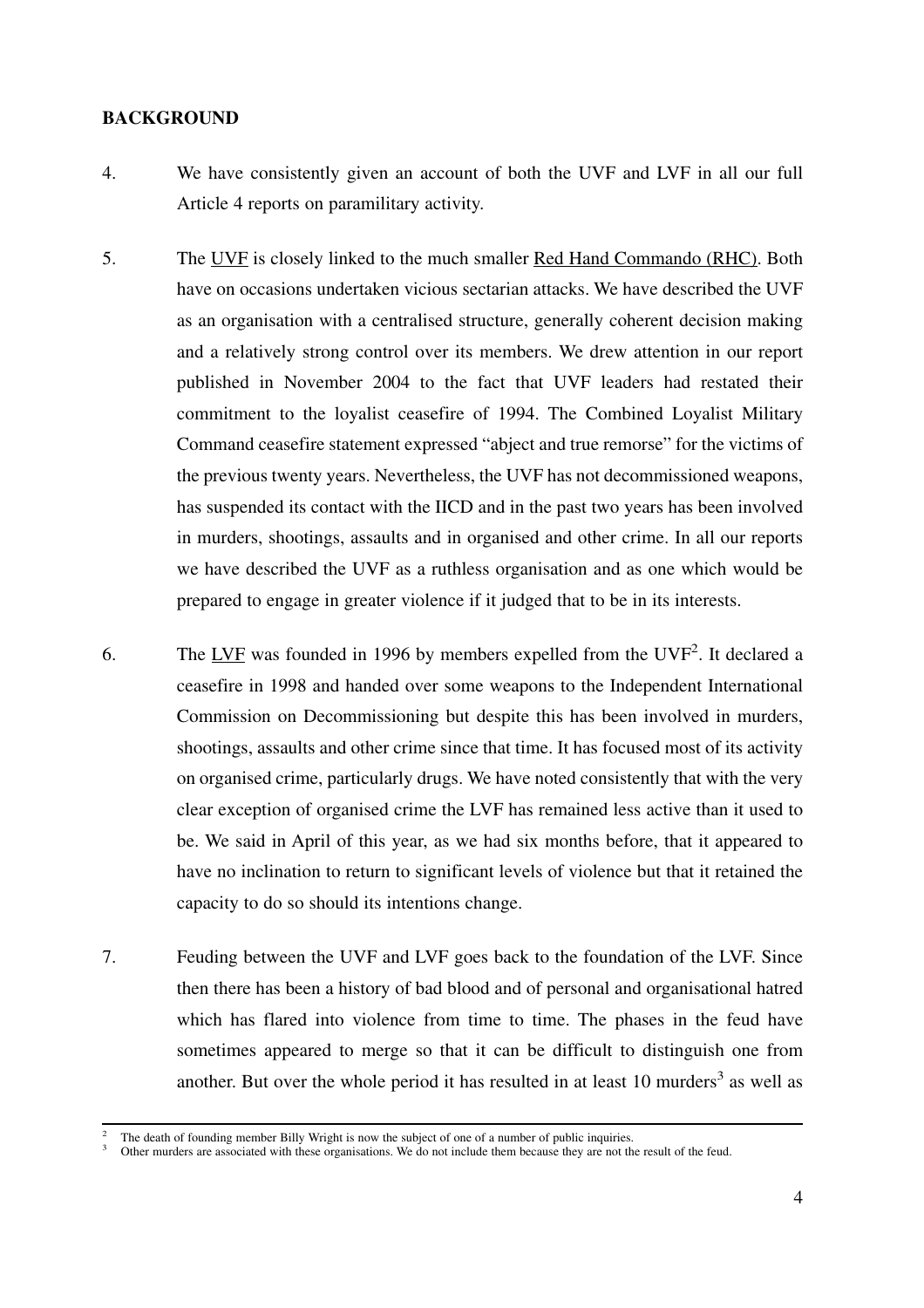a very large number of acts of violence before things erupted again early this summer.

## **RECENT DEVELOPMENTS**

- 8. In our report published in November 2004 we drew attention to the feud which had involved a number of violent incidents starting with the murder of Brian Stewart on 18 May 2004, and which had ended only when the LVF agreed to stand down the East Belfast members responsible for the violence. Six months later we nevertheless found it necessary to refer to continuing conflict between the two organisations and we singled out incidents in January 2005 when LVF members had fired shots at premises of a taxi company with UVF connections and UVF attacks on members of the LVF in December and January, including one shooting which resulted in a person being charged with attempted murder.
- 9. Taking the period beginning with the murder of Brian Stewart in May 2004 until the end of August 2005 there have been:
	- 5 murders, all by the UVF of people the UVF perceived to be members or associates of the LVF, four since 1 July 2005;

The victims have been: Brian Stewart, 18 May 2004; Jameson Lockhart, 1 July 2005; Craig McCausland, 11 July 2005; Stephen Paul, 30 July 2005; Michael Green, 15 August 2005.

We recognise that people may have expected us to refer here to the disappearance of Lisa Dorrian on 28 February 2005 and her murder and to the murder of Thomas Devlin on 10 August 2005. We have no reason to believe that either murder was carried out on behalf of a paramilitary organisation.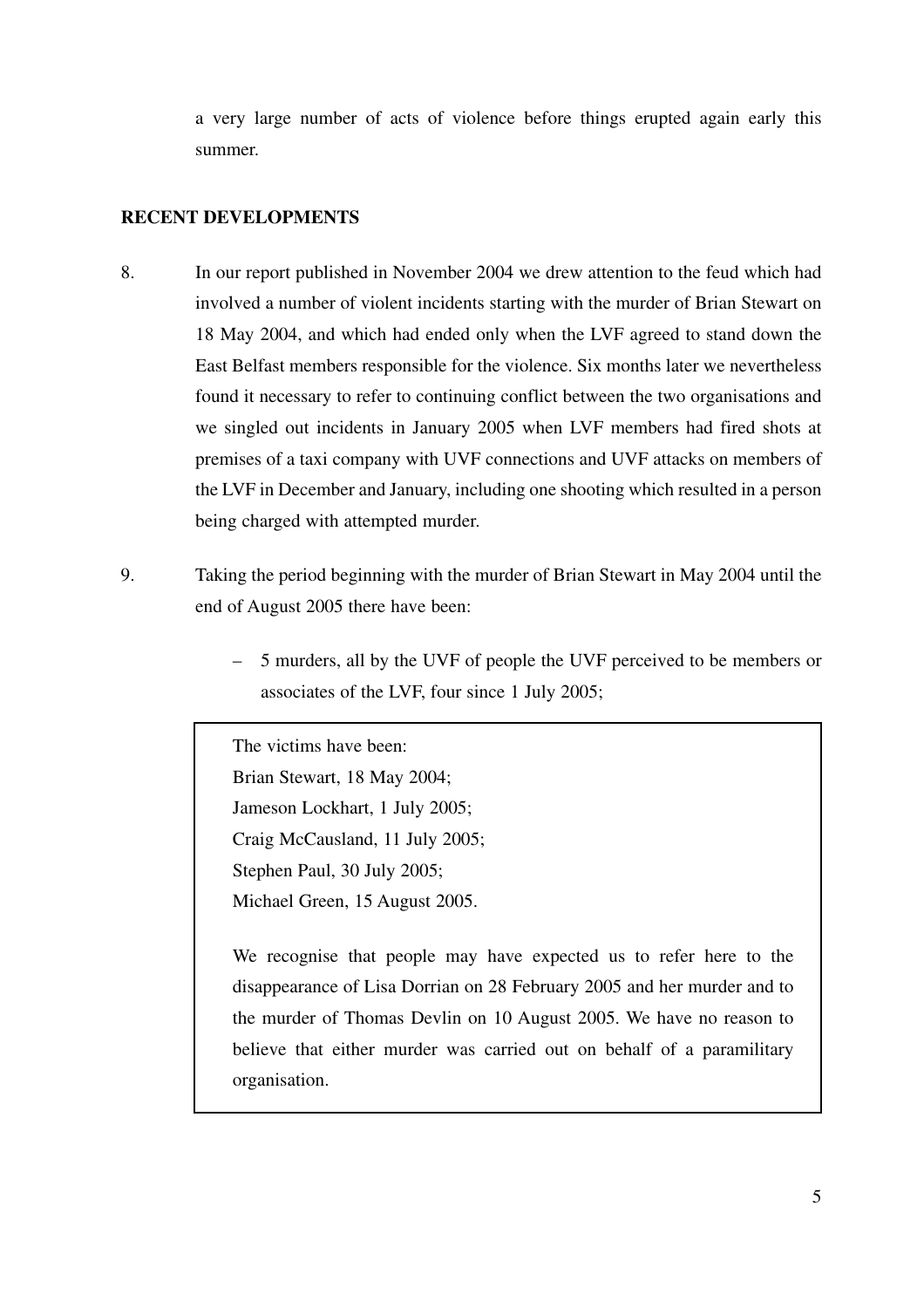- 17 attempted murders, 15 by the UVF of people the UVF perceived to be members or associates of the LVF and 2 by the LVF of people the LVF perceived to be members or associates of the UVF;
- 6 incidents involving either shooting at an individual or the firing of shots at a building;
- 18 incidents involving the use of explosives or petrol bombs;
- 1 incident involving the ramming of a vehicle and the production of a gun;
- 1 incident of criminal damage;
- 1 disturbance.
- 10. Of these 49 incidents, 38 involved attacks by the UVF on people they perceived to be connected to the LVF and 11 by the LVF on people they perceived to be connected to the UVF. The disturbance is attributable to both. As we show above, the great majority of the murders and attempted murders were undertaken by the UVF. Of the incidents attributable to the UVF, 15 occurred over the period from 18 May 2004 to the end of June 2005, and 23 after 1 July 2005. Of those attributable to the LVF, 5 occurred in the earlier period and 6 since 1 July.
- 11. Taking all these incidents together, without distinguishing between them on grounds of seriousness, the following is the pattern of occurrence: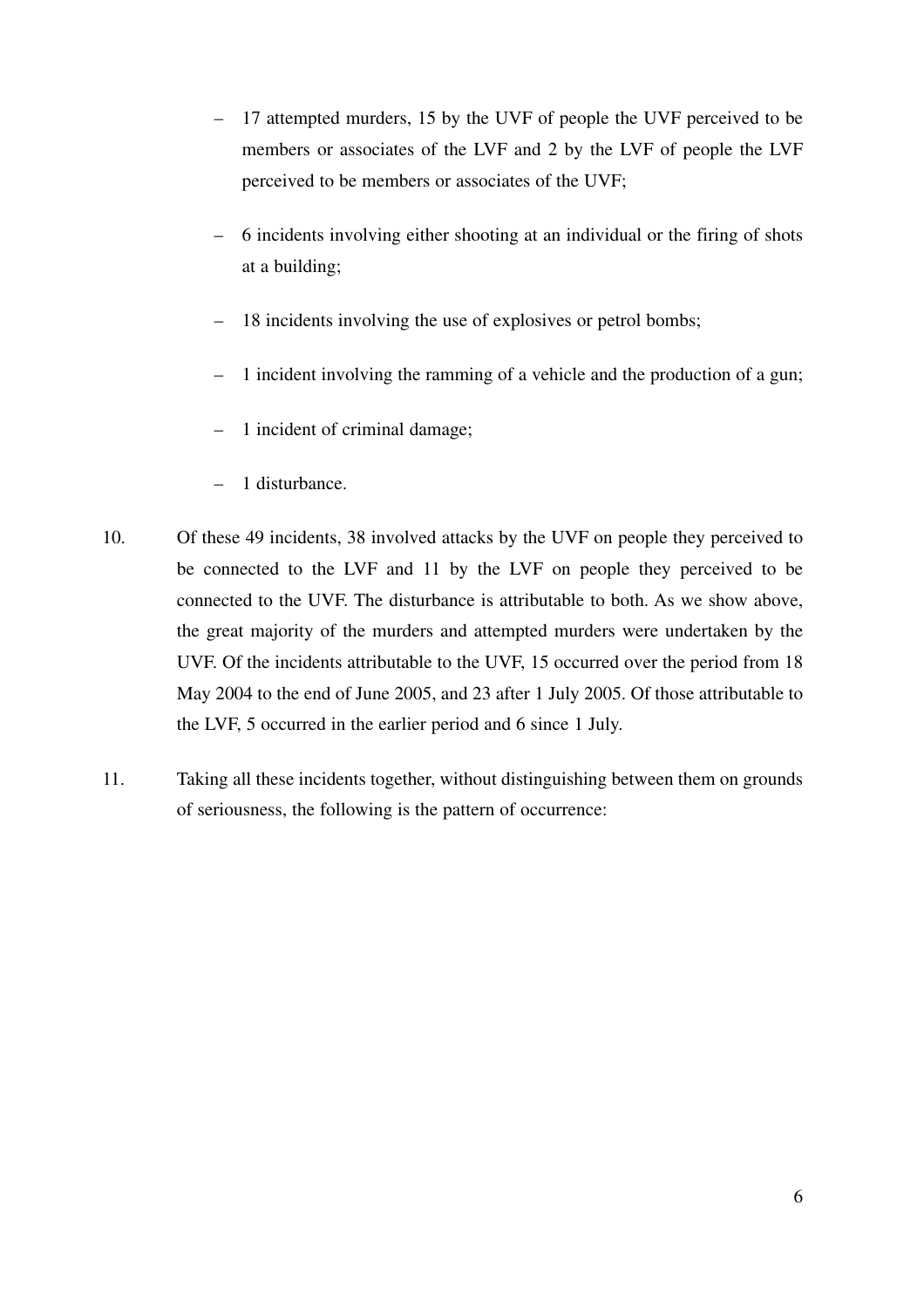

UVF/LVF: TIMING OF INCIDENTS **UVF/LVF: TIMING OF INCIDENTS**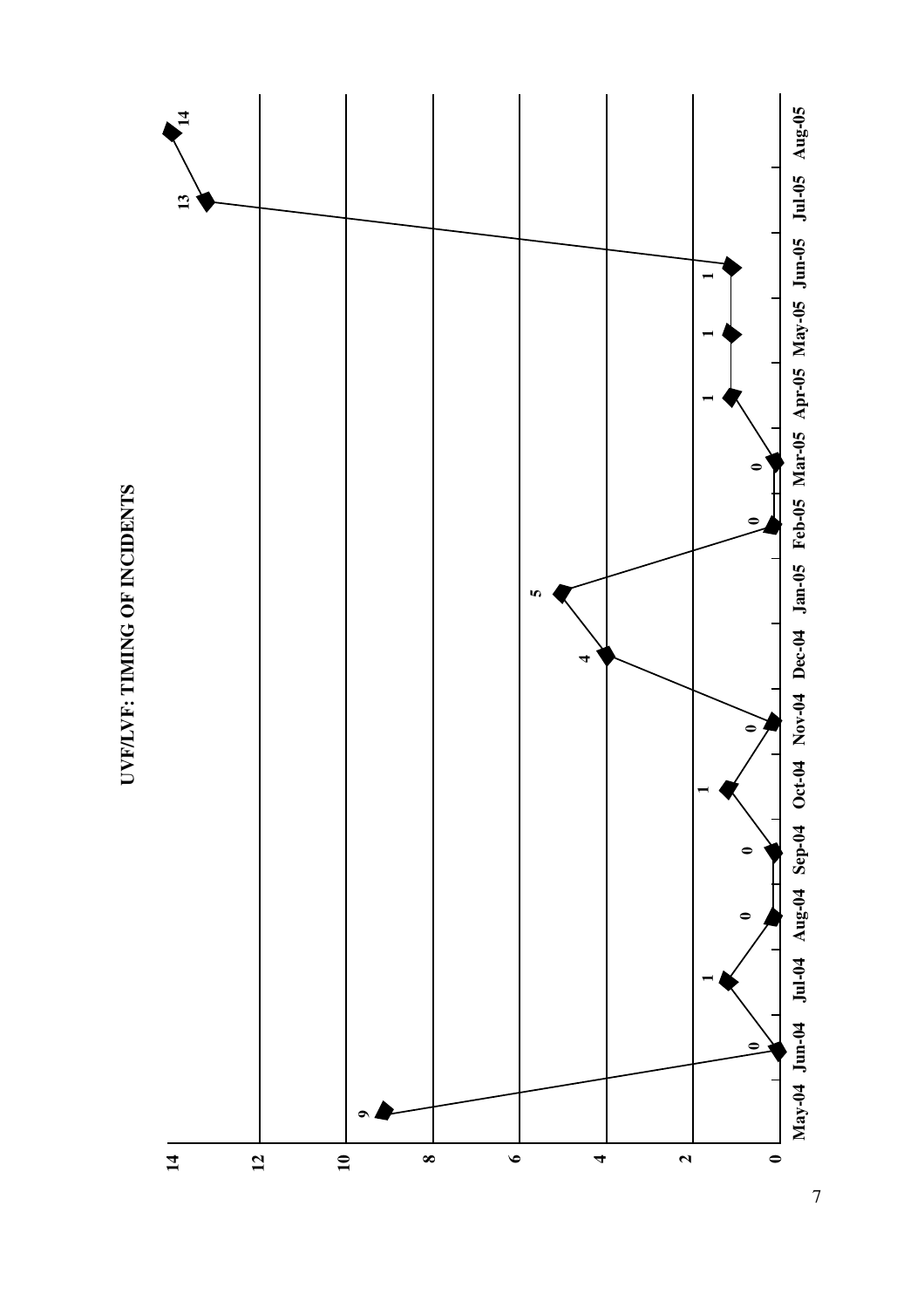It is thus clear that there was a surge of activity in May 2004 and again in December 2004 and January 2005, and that it became particularly intense from the beginning of July this year. All but a few of the incidents took place in North or East Belfast.

12. In addition there were a number of threats against taxis in the Crumlin Road in October 2004; numerous arson attacks on taxis in the same area in January 2005; and the forced departure of families in Garnerville in July 2005. It is not possible to be certain how many individual incidents took place at these times, and we cannot therefore include them in the figures. There are also likely to have been other incidents, for example involving threats, which have not been reported and which we are unable to bring to public attention. But the fact that they were not reported does not mean they were anything other than traumatic for the victims.

### **CAUSES AND IMPLICATIONS**

- 13. This feud has erupted in bloodthirsty thuggery between paramilitary groups. A number of explanations have been offered to us: the history of rivalry and hatred, personal animosity, the LVF's involvement in drugs, allegations and counter allegations about treachery, criminal competition, greed and power. We believe that, while the recent escalation of the feud may have boiled up as a result of local animosities set against the history of longstanding rivalry, the UVF leadership has decided that now is the right time to finish off the LVF. In the case of the LVF, we believe their violence against the UVF and its supporters, though coherent and fuelled by rivalry and animosity, is more by way of response than initiated as a campaign designed to achieve a purpose other than survival.
- 14. As with so much paramilitary activity there are many victims. Clearly there are those directly caught up in the violence – the people killed or wounded, their families, friends and neighbours. Some of the victims were people wrongly identified by the paramilitaries. Some suffered because of family or other links, though they were entirely free of paramilitary or criminal associations themselves. Around them are the communities within which both criminals and victims live. Within these same communities are people who are giving enlightened and courageous leadership. They are seeking to direct paramilitaries towards more acceptable and in the long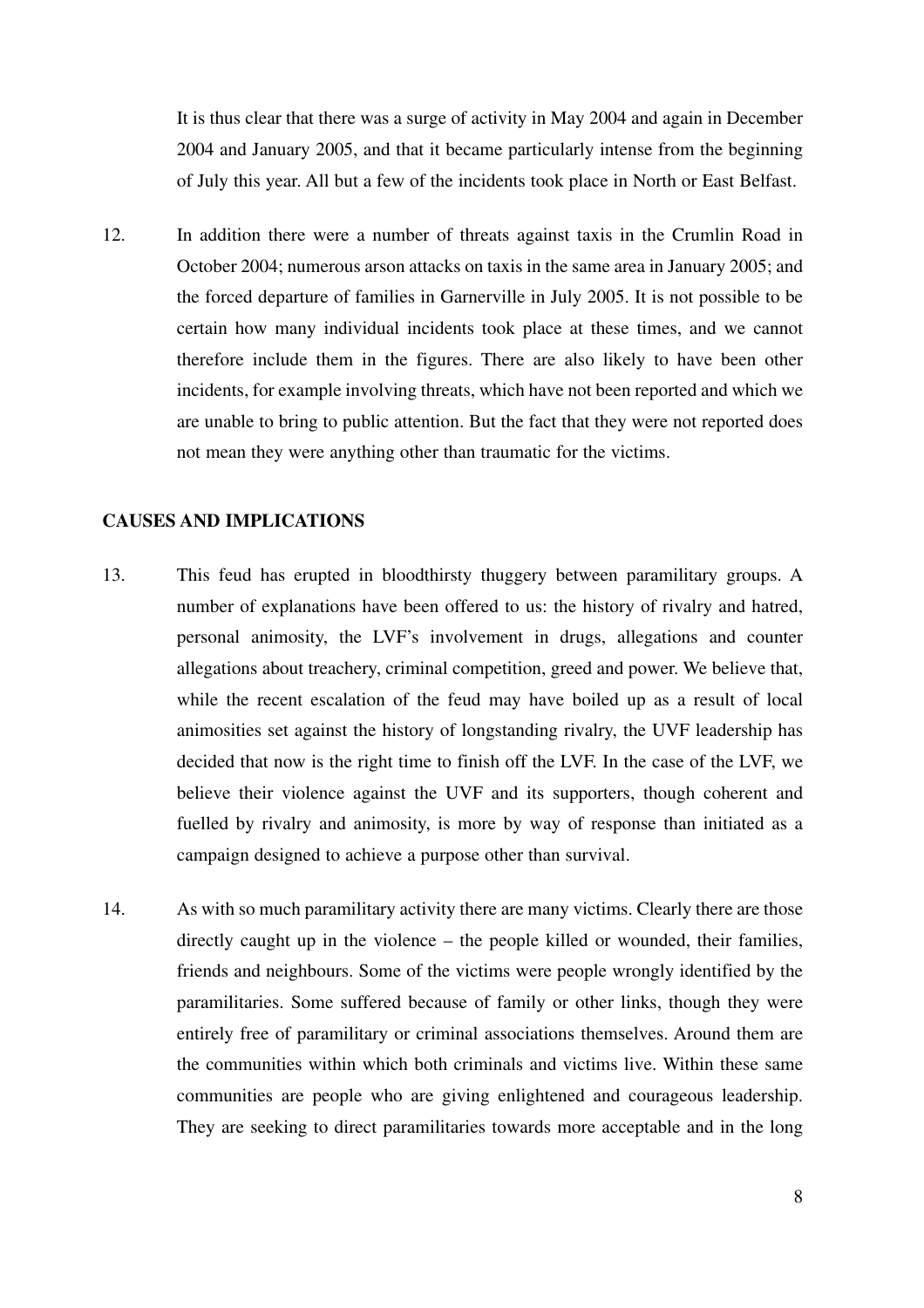term more constructive paths. They are encouraging wider community development. They deserve every support in this work.

- 15. Both paramilitary groups claim to represent these communities and to have a role in their protection and development. It is communities such as these which most need economic and social development, where opportunities and horizons should be widened, and where it is so important to give the young role models which will enhance their chances in the future. Yet the continuing malign and destructive influence of the paramilitaries serves only to hinder this. The feud makes it far worse. Paramilitaries must stop putting their own interests and the advancement of their own positions above those for whom they deceitfully claim to speak.
- 16. The feud has presented the PSNI with a major additional challenge. It comes at a time when there have been many other demands on them, including tackling organised crime, and it has inevitably led to a diversion of resources from this work. They have made 45 arrests since the beginning of July 2005. Fifteen people have been charged and 126 searches undertaken. Since 1 July they have informed 146 people that they may be under threat as a result of the feud. The police continue to have successes against organised crime involving both the UVF and LVF, for example in relation to drugs, robbery and extortion. They have responded to and investigated incidents arising from the feud and have been able to pre-empt some. People – including those associated with these two paramilitary groups – almost certainly owe their lives to prompt police action. But the nature of the feud sometimes makes it particularly hard for the police to do this: many of these attacks are perpetrated on the spur of the moment and take place between people living in close proximity, so that the advance warning the police might hope to gain is often missing.
- 17. We have consistently condemned all forms of paramilitarism and will continue to do so. It is not possible to compare different forms in terms of the outrage they cause but in the period since we were established in January 2004 there has been no sustained series of violent incidents which has matched the murders and selfinterested violence of the UVF/LVF feud.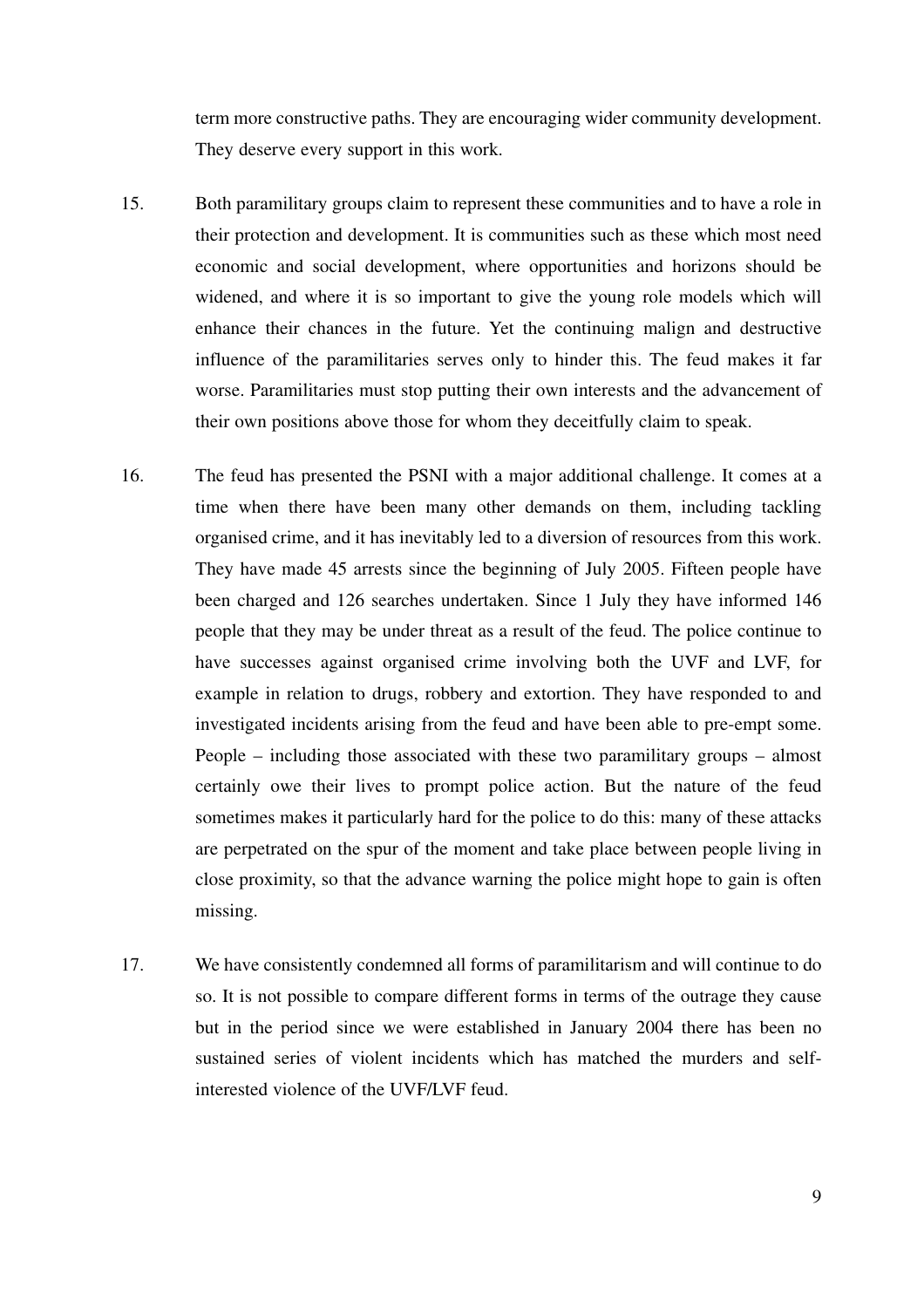#### **LEADERSHIP**

- 18. Article 4 of the International Agreement directs us to consider the leadership of paramilitary groups and Article 7 allows us to make recommendations affecting, among other things, that leadership. Of these two groups, the LVF is a paramilitary and criminal organisation and no political party is linked to it. The UVF is associated with a political party with elected representatives, namely the Progressive Unionist Party (PUP). Where it is relevant, the criminal law must deal with the leadership of both organisations, as with other aspects of their activities. It is essential too that the communities do not shield people who have broken the law. We will return to this issue in future reports.
- 19. We have commented on the PUP and its association with the UVF in each of our full Article 4 reports. In April 2004 we noted that the leadership of the PUP had close personal links with the leadership of the UVF and RHC and was in our view aware of the paramilitary activities of both organisations. We concluded that the PUP had not sufficiently discharged its responsibility to exert all possible influence to prevent illegal activities on the part of the UVF and RHC. We went on to say that had the Assembly then been functioning we would have recommended measures up to and including exclusion from office. Because it was not functioning we recommended that the Secretary of State consider exercising his powers in respect of the salary of Assembly members and/or the funding of Assembly parties so as to impose an appropriate financial penalty on the PUP. As a result the Secretary of State removed block financial assistance for the PUP in the Assembly for twelve months from the end of April 2004.
- 20. In our next Article 4 report in October 2004, when the financial measures were still in force, we referred to the talks then taking place between the Northern Ireland political parties and the two Governments and said that we would consider in the light of their outcome whether the PUP was exerting all possible influence to prevent illegal activity by the UVF.
- 21. In our following report, which we submitted in April of this year and was published in May, we concluded that the circumstances we had previously described had not materially changed and we recommended that the Secretary of State should continue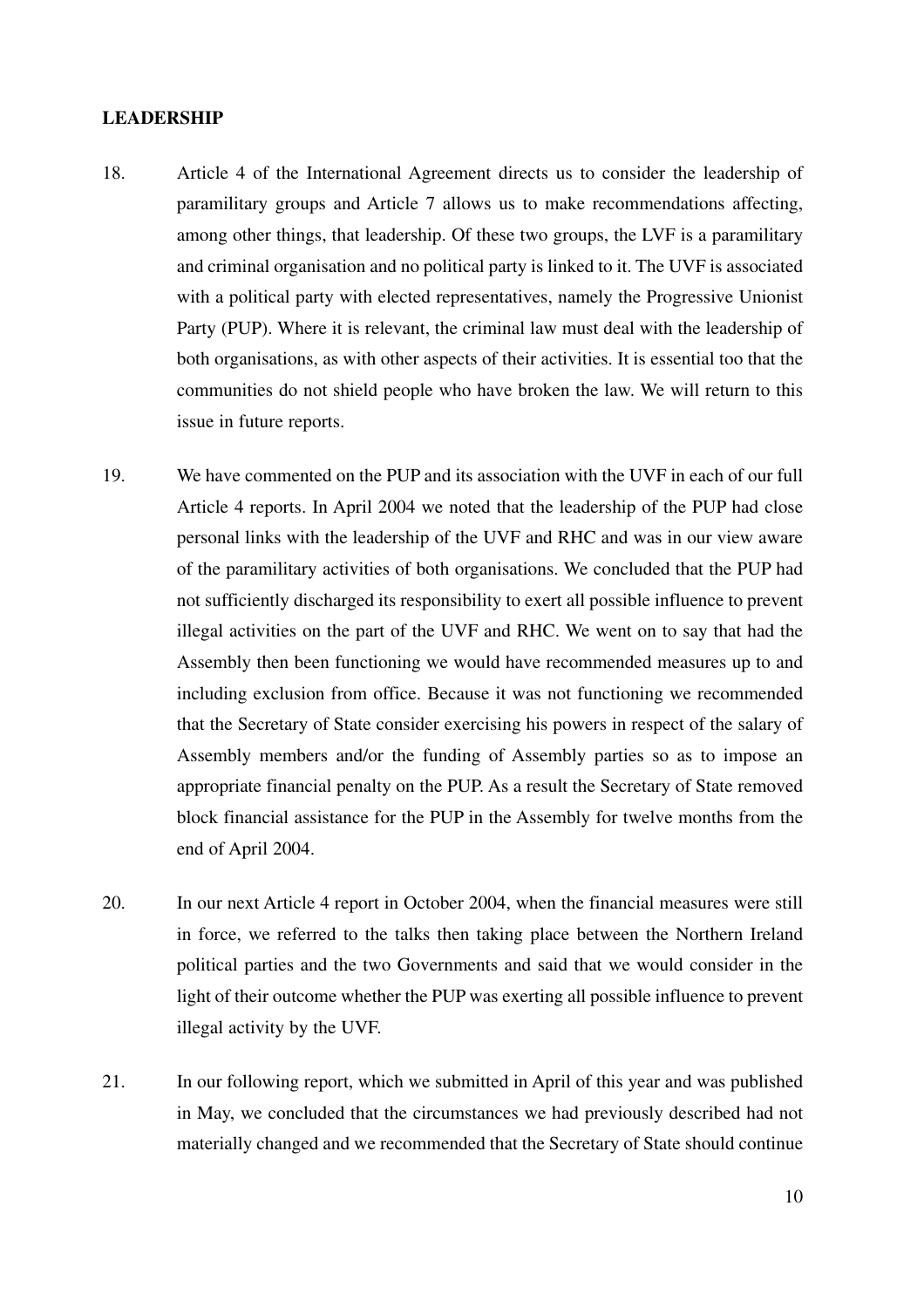the financial measures against the PUP in the Assembly. He announced in July that he was minded to accept this recommendation and has since considered representations he has received from the PUP.

- 22. We have noted the comments of Mr Ervine of the PUP in response to the announcement of the Secretary of State's intention. He said that neither he nor other PUP leaders were in leadership positions in the UVF and that they had not broken any law. He argued that it was contrary to natural justice to punish people who were not responsible for what the paramilitaries did and he subsequently made representations to the Secretary of State.
- 23. We are aware of the view that the PUP is not strong enough to influence the UVF in effect that it is the UVF rather than the PUP which leads. But two facts remain. First, the PUP is a political party represented at both Assembly and local government levels, and in the case of the latter it stood in the May 2005 elections. Second, it is associated with the UVF. No democratic political party can expect to have it both ways<sup>4</sup>. It can either disassociate itself from the paramilitary group, or it must accept the consequences of its association. The circumstances of the current feud make that all the more important.
- 24. We believe that there is still an association between the PUP and UVF. We think now, as we have before, that the PUP has not done all that could be done to prevent paramilitary activity and has not credibly voiced or exerted its opposition to paramilitaries, and the UVF in particular. The events we describe in this report reinforce the conclusions we reached in our last report, namely that the removal of block financial assistance from the PUP in the Northern Ireland Assembly for twelve months should be renewed.
- 25. Moreover, in our first report we urged the community to move on from the narrow debate about whether or not paramilitary organisations were or were not on ceasefire and instead to address the broader question of whether they are engaged in any illegal activity. However, the fact remains that when an organisation concerned in

<sup>4</sup> In our previous report, published in May 2005, we set out our understanding of what we thought the Northern Ireland political parties should achieve, given the normal standards expected of political parties in a democratic society. We repeat what we said in the Annex to this report.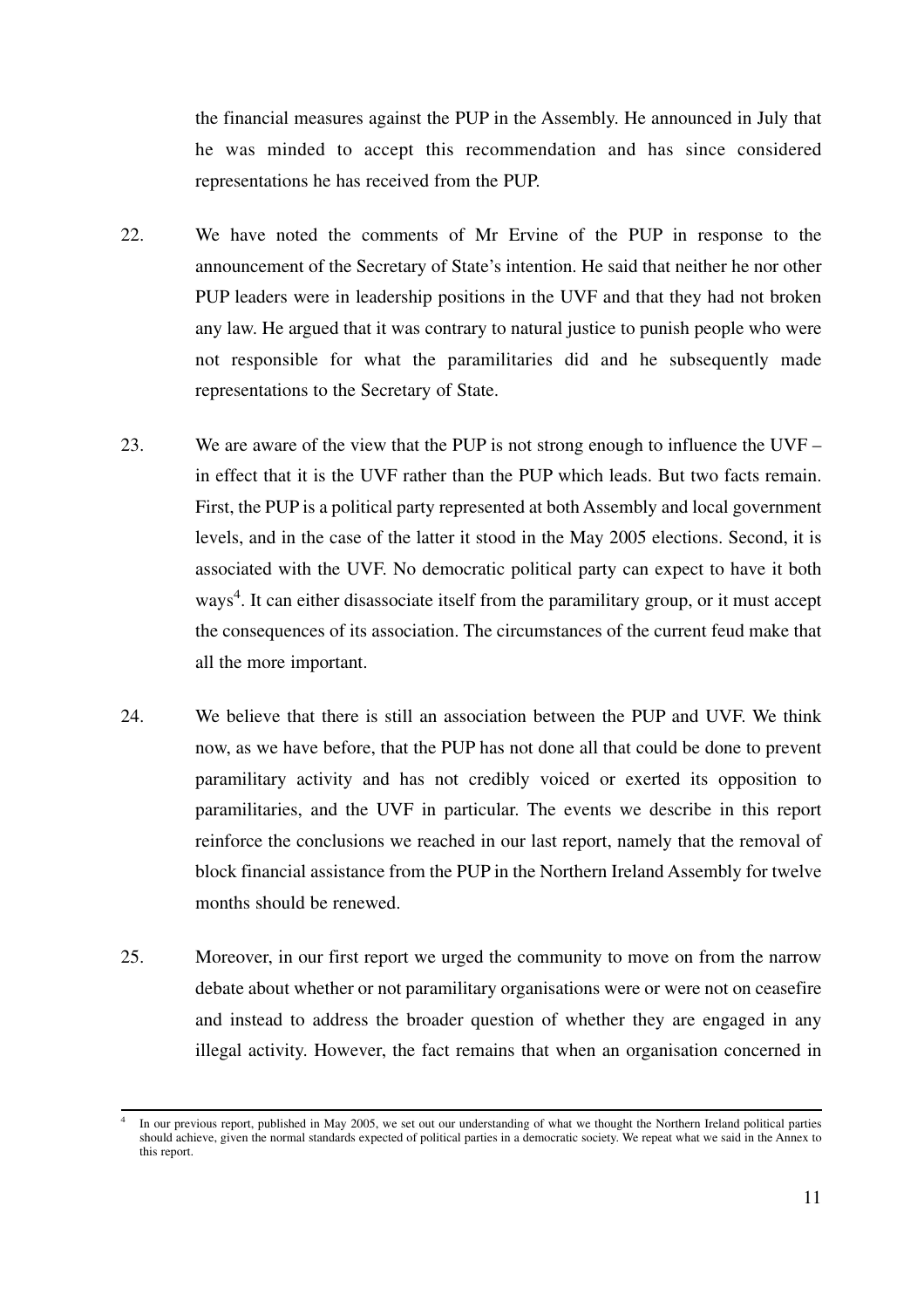terrorism is recognised as being on ceasefire that has legal consequences such as those in the Northern Ireland (Sentences) Act 1998. For that and other reasons the issue cannot simply be ignored. In view of the ongoing violence and brutal murders committed by the UVF and recorded in this report, we find it difficult to see how the Secretary of State could continue to recognise the UVF ceasefire.

26. This report focuses on the feud between the UVF and the LVF but a major concern is the impact on the communities involved. Because these groups maintain their control through violence and crime, we recommend that the PSNI and the Assets Recovery Agency build on the success they have already had and continue their intense and co-ordinated investigations aimed at the leadership of these two organisations.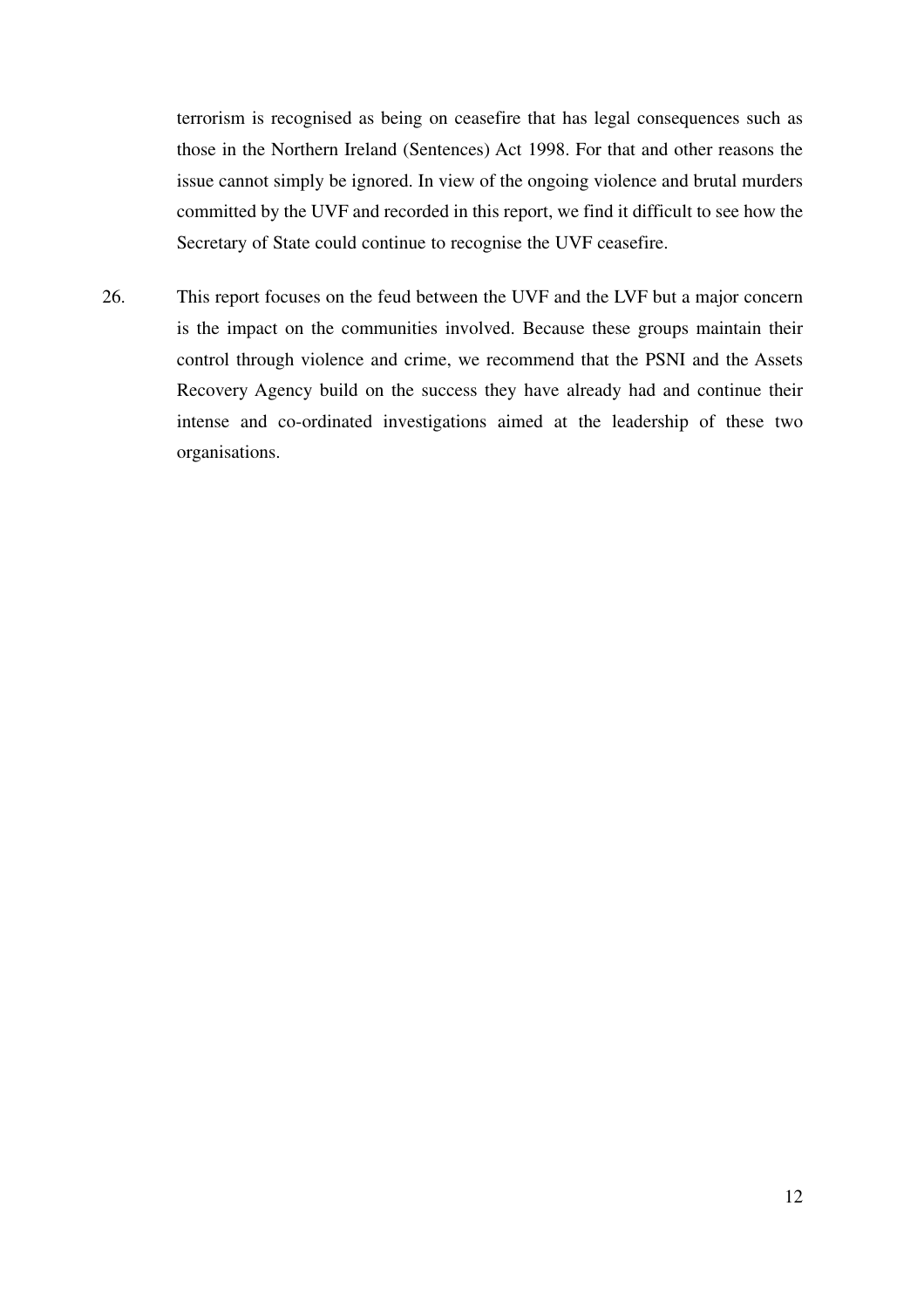### **ANNEX**

# **STANDARDS EXPECTED OF DEMOCRATIC POLITICAL PARTIES: WHAT NORTHERN IRELAND PARTIES SHOULD ACHIEVE**

In our Fifth Report we said:

- 8.10 Given the normal standards expected of political parties in a democratic society, what should Northern Ireland political parties achieve? They should:
	- Make their commitment to the ending of all forms of paramilitary crime credible and vocal.
	- By any lawful means exert the maximum possible influence to the same end over paramilitary groups and over individual members.
	- Credibly and vocally challenge those members of paramilitary groups who may be reluctant to give up crime, and give full support to those who are ready to do so.
	- Give credible, vocal and practical support to all parts of the criminal justice system, including policing, and similarly accept the definition of crime that the law lays down.
	- Play a full and constructive role in the participative organs of the criminal justice system such as the Policing Board and the District Policing Partnerships.
	- Within the framework of support for the rule of law, engage in open and constructive debate with the two Governments and with the various commissions and other bodies in Northern Ireland concerned with the criminal justice system over the ending of all forms of paramilitary crime and the establishment of firm community support for the criminal justice system.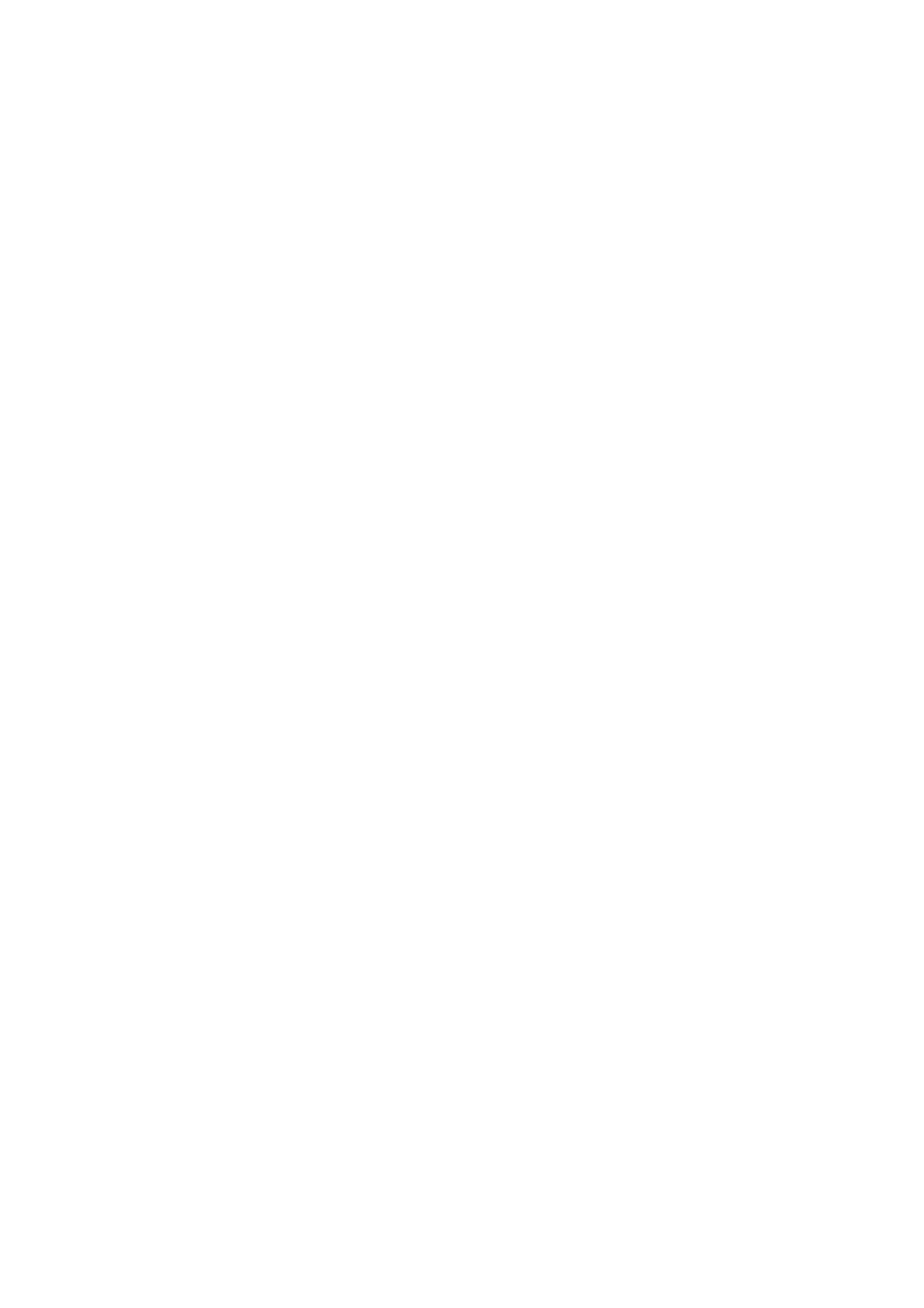Printed in the UK by The Stationery Office Limited on behalf of the Controller of Her Majesty's Stationery Office Dd PC1488 C7 09/05